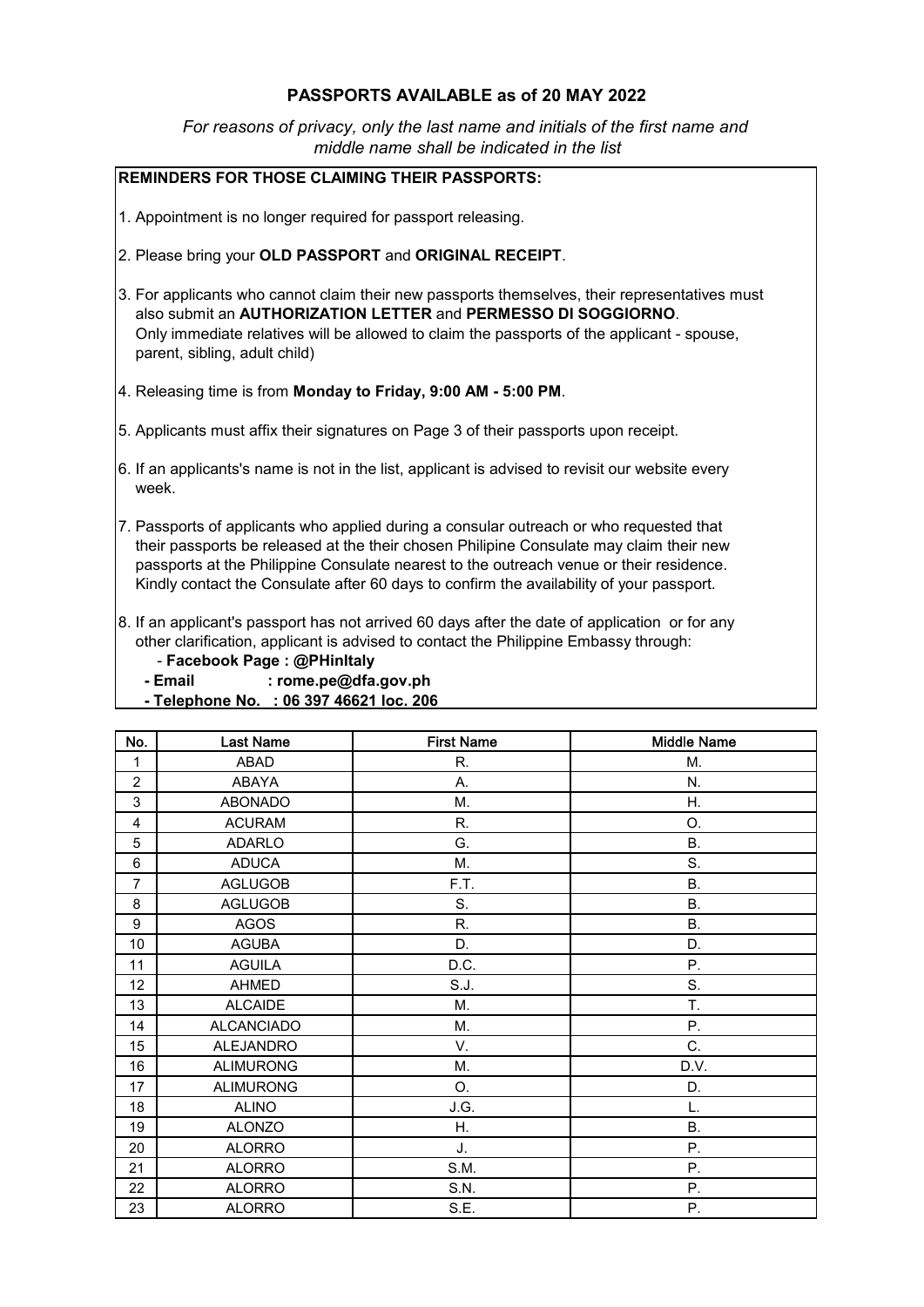| 24 | <b>ALUDINO</b>    | Ε.        | R.        |
|----|-------------------|-----------|-----------|
| 25 | <b>ALVIAR</b>     | Α.        | L.        |
| 26 | <b>ALVIAR</b>     | S.        | Ρ.        |
| 27 | AMBOY             | I.        | Η.        |
| 28 | <b>ANDRION</b>    | M.H.      | R.        |
| 29 | <b>ANINO</b>      | Ρ.        | D.        |
| 30 | <b>ANTENOR</b>    | M.        | M.        |
| 31 | <b>ANTENORIO</b>  | D.        | L.        |
| 32 | <b>ANTONIO</b>    | <b>B.</b> | C.        |
| 33 | <b>ANTONIO</b>    | Ε.        | M.        |
| 34 | <b>APELADO</b>    | M.A.      | Ρ.        |
| 35 | <b>AQUINO</b>     | C.        | S.        |
| 36 | <b>AQUINO</b>     | G.K.      | R.        |
| 37 | <b>AQUINO</b>     | H.I.      | R.        |
| 38 | <b>AQUINO</b>     | J.I.K.    | G.        |
| 39 | <b>ARANDIA</b>    | L.        | M.        |
| 40 | <b>ARCAPERLAS</b> | L.        | R.        |
| 41 | <b>ARCAPERLAS</b> | M.        | <b>B.</b> |
| 42 | <b>ARENOS</b>     | F.        | Ρ.        |
| 43 | <b>ARGUELLES</b>  | M.E.      | D.M.      |
| 44 | ARQUERO           | N.        | R.        |
| 45 | <b>ARRIOLA</b>    | M.Y.      | G.        |
| 46 | ASI               | А.        | M.        |
| 47 | <b>ASI</b>        | J.L.      | O.        |
| 48 | <b>ASI</b>        | S.        | O.        |
| 49 | <b>ASTROLOGIO</b> | Ε.        | Α.        |
| 50 | <b>ATAWA</b>      | M.        | <b>B.</b> |
| 51 | <b>ATIENZA</b>    | Ε.        | C.        |
| 52 | <b>ATIENZA</b>    | J.        | M.        |
| 53 | <b>ATOG</b>       | R.        | C.        |
| 54 | <b>AWINGAN</b>    | M.        | <b>B.</b> |
| 55 | <b>AXALAN</b>     | C.        | Α.        |
| 56 | <b>BACANI</b>     | V.        | Ε.        |
| 57 | <b>BACEA</b>      | А.        | Ρ.        |
| 58 | <b>BACOLORES</b>  | Ε.        | T.        |
| 59 | <b>BACULO</b>     | J.        | I.        |
| 60 | <b>BACULO</b>     | Q.S.A.    | C.        |
| 61 | <b>BADIOLA</b>    | Ε.        | Ρ.        |
| 62 | <b>BADIOLA</b>    | P.J.      | Ρ.        |
| 63 | <b>BADIOLA</b>    | P.M.A.    | Ρ.        |
| 64 | <b>BAGOT</b>      | А.        | Ε.        |
| 65 | <b>BALAGAPO</b>   | S.        | V.        |
| 66 | <b>BALDONO</b>    | Ε.        | C.        |
| 67 | <b>BALITA</b>     | Η.        | C.        |
| 68 | <b>BALITA</b>     | M.        | M.        |
| 69 | <b>BAMBAO</b>     | M.C.      | V.        |
| 70 | <b>BANGKOT</b>    | V.        | Ρ.        |
| 71 | <b>BARANDINO</b>  | Μ.        | D.        |
| 72 | <b>BARBOSA</b>    | F.        | T.        |
| 73 | <b>BARRIENTOS</b> | J.        | T.        |
| 74 | <b>BAUTISTA</b>   | S.        | C.        |
| 75 | <b>BAYBIN</b>     | G.        | G.        |
| 76 | <b>BAYONGAN</b>   | C.        | <b>B.</b> |
| 77 | <b>BELOSO</b>     | Ε.        | <b>B.</b> |
| 78 | <b>BENDICIO</b>   | M.        | L.        |
| 79 | <b>BENJAMIN</b>   | A.V.      | V.        |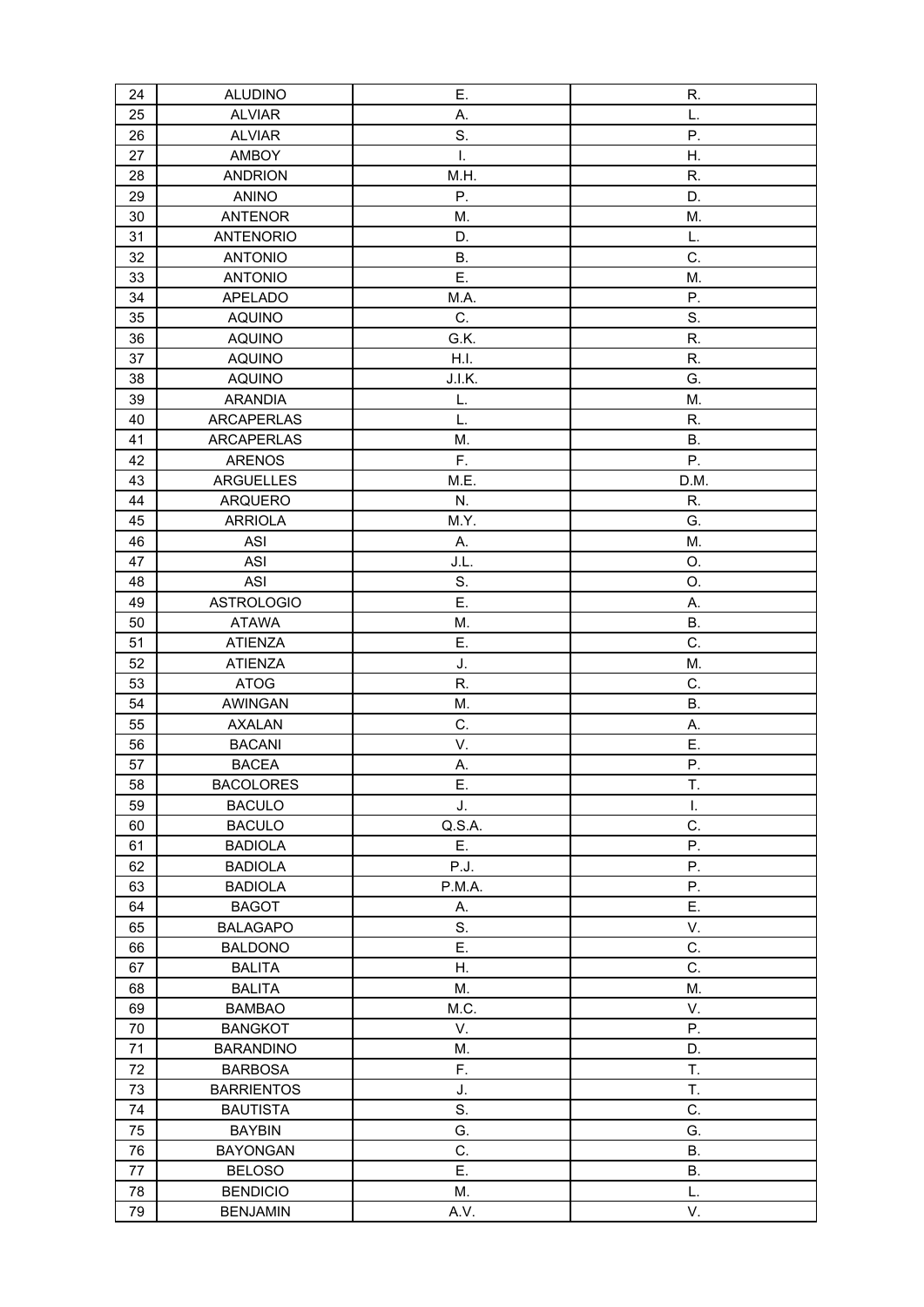| 80  | <b>BESA</b>      | C.        | <b>B.</b> |
|-----|------------------|-----------|-----------|
| 81  | <b>BETANCUR</b>  | Z.        | D.        |
| 82  | <b>BILALE</b>    | Η.        | Η.        |
| 83  | <b>BODOY</b>     | J.F.      | D.        |
| 84  | <b>BORJA</b>     | M.        | C.        |
| 85  | <b>BRIONES</b>   | J.D.      | D.L.      |
| 86  | <b>BROSAS</b>    | P.M.      | G.        |
| 87  | <b>BUENAFE</b>   | M.T.      | I.        |
| 88  | <b>BUENDIA</b>   | A.J.      | L.        |
| 89  | <b>BUENDIA</b>   | M.A.      | F.        |
| 90  | <b>BUENO</b>     | J.        | V.        |
| 91  | <b>BULATAO</b>   | R.        | Α.        |
| 92  | CABALLERO        | А.        | O.        |
| 93  | CABALLERO        | C.        | O.        |
| 94  | CABALLERO        | D.        | S.P.      |
| 95  | CABILLON         | M.        | S.        |
| 96  | CABRAL           | N.        | А.        |
| 97  | <b>CABRERA</b>   | M.L.      | D.S.      |
| 98  | <b>CAGUICLA</b>  | А.        | <b>B.</b> |
| 99  | <b>CAGUICLA</b>  | D.        | R.        |
| 100 | <b>CAGUICLA</b>  | J.        | R.        |
| 101 | <b>CAGUICLA</b>  | Μ.        | Ρ.        |
| 102 | <b>CAGUICLA</b>  | Ρ.        | Ρ.        |
| 103 | <b>CAGUICLA</b>  | S.        | S.        |
| 104 | <b>CAGUICLA</b>  | Υ.        | S.        |
| 105 | CALALANG         | R.        | T.        |
| 106 | <b>CALDITERA</b> | C.I.      | S.        |
| 107 | <b>CALDITERA</b> | J.        | M.        |
| 108 | <b>CALDITERA</b> | V.A.      | M.        |
| 109 | <b>CALDITERA</b> | V.J.      | M.        |
| 110 | CALETENA         | K.J.      | А.        |
| 111 | <b>CALIGUIA</b>  | J.        | M.        |
| 112 | <b>CAMBAL</b>    | L.        |           |
| 113 | CAMBAL           | M.        | В.        |
| 114 | CAMORA           | J.        | C.        |
| 115 | CANTA            | J.K.      | Q.        |
| 116 | CAPUYON          | A.J.      | R.        |
| 117 | CARLOS           | F.A.      | F.        |
| 118 | CARLOS           | S.M.      | F.        |
| 119 | CASAPAO          | А.        | Ι.        |
| 120 | CASTILLO         | M.        | C.        |
| 121 | CASTILLO         | S.        | G.        |
| 122 | CASTRO           | N.        | M.        |
| 123 | CASTRO           | V.        | G.        |
| 124 | CATAMISAN        | А.        | D.        |
| 125 | <b>CATAPANG</b>  | A.L.      | Α.        |
| 126 | CATAPANG         | <b>B.</b> | M.        |
| 127 | <b>CELOCIA</b>   | K.R.      | C.        |
| 128 | <b>CELOCIA</b>   | N.C.      | C.        |
| 129 | CEPILLO          | A.F.      | А.        |
| 130 | <b>CEPILLO</b>   | Ε.        | М.        |
| 131 | CEPILLO          | Q.J.      | А.        |
| 132 | CEPILLO          | R.        | Ρ.        |
| 133 | <b>CIPRIANO</b>  | Ρ.        | B.E.      |
| 134 | <b>CIRINEO</b>   | J.V.      | D.        |
| 135 | <b>CIRINEO</b>   | J.V.      | D.        |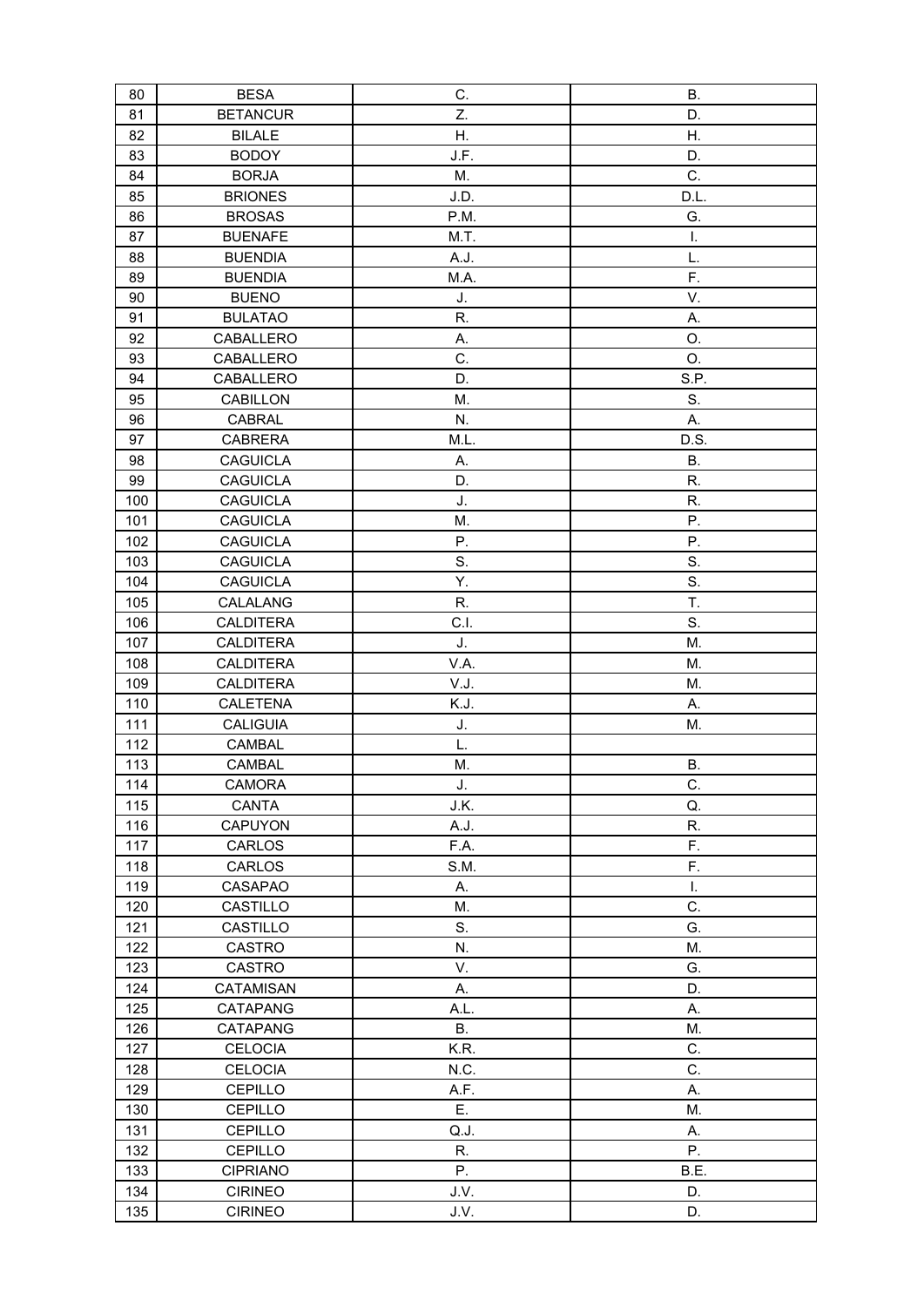| 136        | <b>CISNEROS</b>              | Ε.         | D.              |
|------------|------------------------------|------------|-----------------|
| 137        | <b>COLIS</b>                 | M.         | P.              |
| 138        | <b>CORALES</b>               | R.M.       | C.              |
| 139        | <b>CORALES</b>               | R.J.       | M.              |
| 140        | CRUZ                         | G.M.       | F.              |
| 141        | CRUZ                         | G.G.       | F.              |
| 142        | CRUZ                         | V.         | Α.              |
| 143        | <b>CRUZAT</b>                | M.A.       | L.              |
| 144        | <b>CUASAY</b>                | A.C.       | C.              |
| 145        | <b>CULING</b>                | L.         | D.T.            |
| 146        | <b>CULTIVO</b>               | J.         | А.              |
| 147        | <b>CUNANAN</b>               | K.         | V.              |
| 148        | <b>CURAMMENG</b>             | R.L.       | C.              |
| 149        | <b>CUSTODIO</b>              | Z.         | Η.              |
| 150        | <b>DALISAY</b>               | Β.         | Η.              |
| 151        | <b>DALISAY</b>               | J.B.       | Η.              |
| 152        | DALISAY                      | N.         | Υ.              |
| 153        | <b>DAVID</b>                 | R.         | L.              |
| 154        | DE AUSTRIA                   | Α.         | J.              |
| 155        | DE CLARO                     | F.J.       | T.              |
| 156        | DE GUZMAN                    | Ε.         | P.              |
| 157        | DE GUZMAN                    | Η.         | <b>B.</b>       |
| 158        | DE LA CRUZ                   | J.         | R.              |
| 159        | DE LA CRUZ                   | J.J.       | M.              |
| 160        | DE LA CRUZ                   | M.         | А.              |
| 161        | DE OCAMPO                    | D.         | F.              |
| 162        | DE RAMA                      | М.         | J.              |
| 163        | <b>DEJONGOY</b>              | Ε.         | В.              |
| 164        | DEL CAMPO                    | M.A.       |                 |
| 165        | DEL MUNDO                    | Η.         | M.              |
| 166        | <b>DELA PENA</b>             | N.P.       | Ρ.              |
| 167        | DELATADO                     | Ε.         | Α.              |
| 168        | <b>DELFINO</b>               | А.         | <b>B.</b>       |
| 169        | <b>DELFINO</b>               | А.         | Α.              |
| 170        | <b>DELGADO</b>               | E.         | Β.              |
| 171        | <b>DELGADO</b>               | F.         | Α.              |
| 172        | <b>DERIJE</b>                | J.A.       | Ρ.              |
| 173        | <b>DIAZ</b>                  | А.         | Ρ.              |
| 174        | <b>DIMAANO</b>               | Ρ.         | В.              |
| 175        | <b>DIMAUNAHAN</b>            | K.         | C.              |
| 176        | <b>DIMAUNAHAN</b>            | V.         | <b>B.</b>       |
| 177        |                              |            |                 |
|            |                              | S.A.       | N.              |
|            | <b>DIMAYUGA</b>              |            |                 |
| 178        | <b>DIMAYUGA</b>              | K.L.       | N.              |
| 179        | <b>DOLLENTE</b>              | M.         | R.              |
| 180        | <b>DOLOR</b>                 | A.L.       | В.              |
| 181<br>182 | <b>DOLOR</b><br><b>DOLOR</b> | C.J.<br>J. | <b>B.</b><br>C. |
| 183        | <b>DOLOR</b>                 | Μ.         | M.              |
| 184        | <b>DOTE</b>                  | F.         | R.              |
| 185        | <b>EBORA</b>                 | C.         | T.              |
| 186        | <b>ELORTA</b>                | J.         | Ε.              |
| 187        | <b>ENRIQUEZ</b>              | Z.Z.       | T.              |
| 188        | <b>ESPIRITU</b>              | C.         | А.              |
| 189        | <b>ESTACIO</b>               | J.         | Α.              |
| 190        | <b>EXIOMO</b>                | T.         | А.              |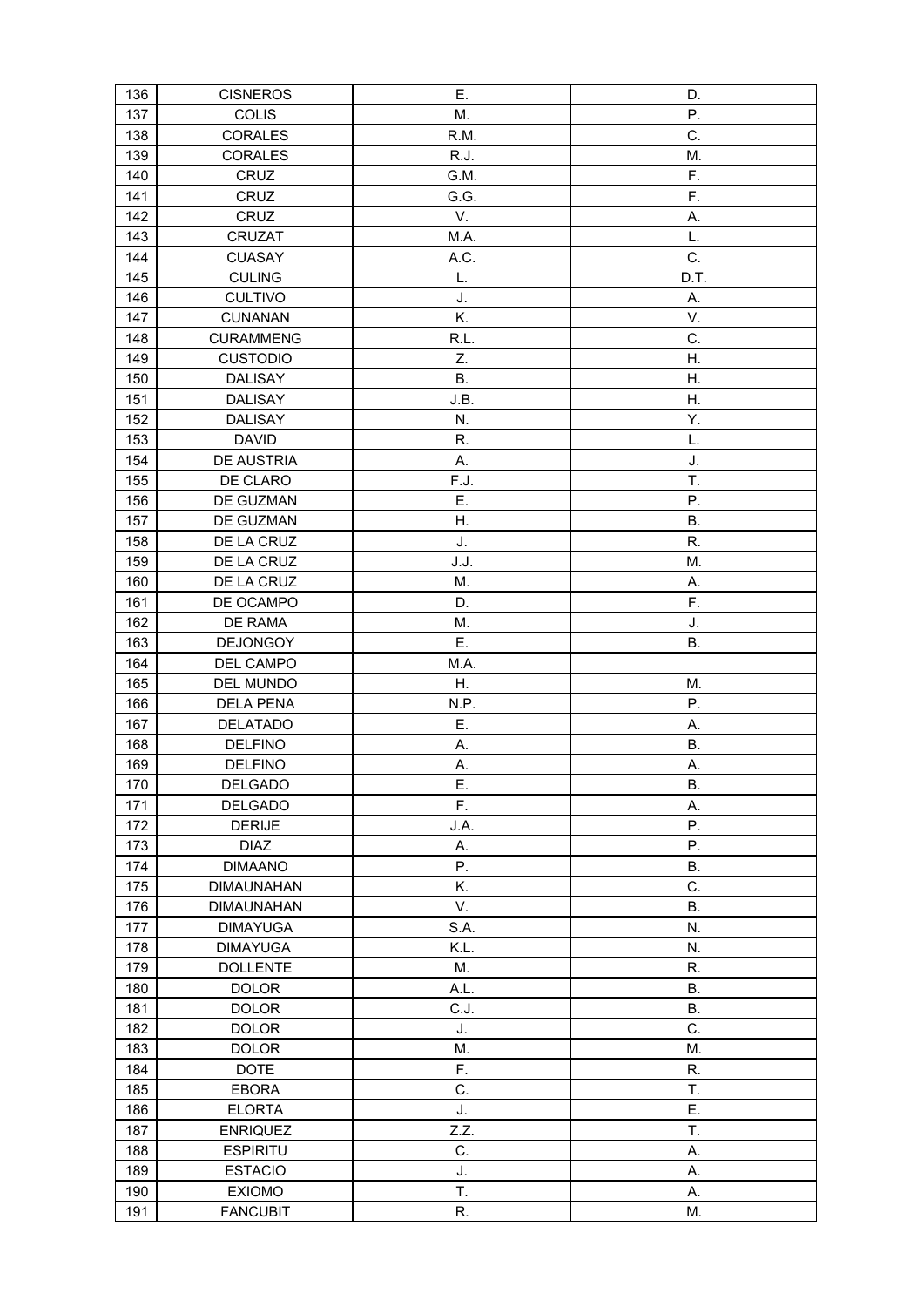| 192 | <b>FATAL</b>      | Μ.   | V.        |
|-----|-------------------|------|-----------|
| 193 | <b>FLORES</b>     | A.E. | Η.        |
| 194 | <b>FLORES</b>     | C.   | N.        |
| 195 | <b>FLORES</b>     | F.J. | C.        |
| 196 | <b>FLORES</b>     | F.T. | Η.        |
| 197 | <b>FLORES</b>     | M.G. | C.        |
| 198 | <b>FONTANILLA</b> | M.   | S.        |
| 199 | <b>FRONDA</b>     | J.   | Α.        |
| 200 | <b>GABAC</b>      | R.   | C.        |
| 201 | <b>GALANG</b>     | H.C. | Ρ.        |
| 202 | <b>GALINATO</b>   | J.N. | G.        |
| 203 | <b>GALLARDO</b>   | E.M. | C.        |
| 204 | <b>GALLEGOS</b>   | S.W. | Η.        |
| 205 | <b>GARCES</b>     | А.   | Α.        |
| 206 | <b>GARCES</b>     | C.   | D.        |
| 207 | <b>GARCES</b>     | J.S. | D.        |
| 208 | <b>GARCIA</b>     | А.   | N.        |
| 209 | <b>GARCIA</b>     | D.A. | F.        |
| 210 | <b>GARCIA</b>     | D.   | R.        |
| 211 | <b>GARCIA</b>     | U.J. | R.        |
| 212 | <b>GIBAGA</b>     | Ε.   | G.        |
| 213 | <b>GILLANA</b>    | Β.   | V.        |
| 214 | <b>GINEZ</b>      | J.   | R.        |
| 215 | <b>GONZALES</b>   | A.E. | Α.        |
| 216 | <b>GONZALES</b>   | Ε.   | W.        |
| 217 | <b>GONZALES</b>   | L.   | M.        |
| 218 | <b>GUERRERO</b>   | M.   | R.        |
| 219 | <b>GUEVARRA</b>   | T.J. | M.        |
| 220 | <b>GUILLERMO</b>  | F.   | <b>B.</b> |
| 221 | <b>GUTIERREZ</b>  | Ε.   | C.        |
| 222 | <b>GUTIERREZ</b>  | N.M. | C.        |
| 223 | <b>HANDAG</b>     | А.   | T.        |
| 224 | <b>HERNANDEZ</b>  | Μ.   | C.        |
| 225 | <b>HOYBIA</b>     | M.F. | В.        |
| 226 | <b>ILAGAN</b>     | I.   | C.        |
| 227 | <b>ILAGAN</b>     | Z.H. | M.        |
| 228 | <b>INGAL</b>      | Ρ.   | C.        |
| 229 | <b>JAPAY</b>      | Β.   | А.        |
| 230 | <b>JARA</b>       | S.   | R.        |
| 231 | <b>JAVIER</b>     | C.   | L.        |
| 232 | <b>JAVIER</b>     | J.N. | L.        |
| 233 | <b>JAVIER</b>     | M.J. | S.        |
| 234 | <b>KALAW</b>      | D.J. | Υ.        |
| 235 | <b>LABUNI</b>     | D.A. | Β.        |
| 236 | <b>LACERNA</b>    | F.   | А.        |
| 237 | LAGAT             | M.   | L.        |
| 238 | LAGRISOLA         | J.A. | R.        |
| 239 | LANAS             | M.L. | Η.        |
| 240 | <b>LANDICHO</b>   | A.S. | O.        |
| 241 | LANGCAUON         | J.K. | V.        |
| 242 | <b>LAPIG</b>      | L.   | Ρ.        |
| 243 | <b>LAPIG</b>      | N.   | F.        |
| 244 | LARON             | D.   | C.        |
| 245 | LASTIMOZA         | G.   | E.        |
| 246 | LATAUAN           | M.   | G.        |
| 247 | <b>LAURINO</b>    | R.   | L.        |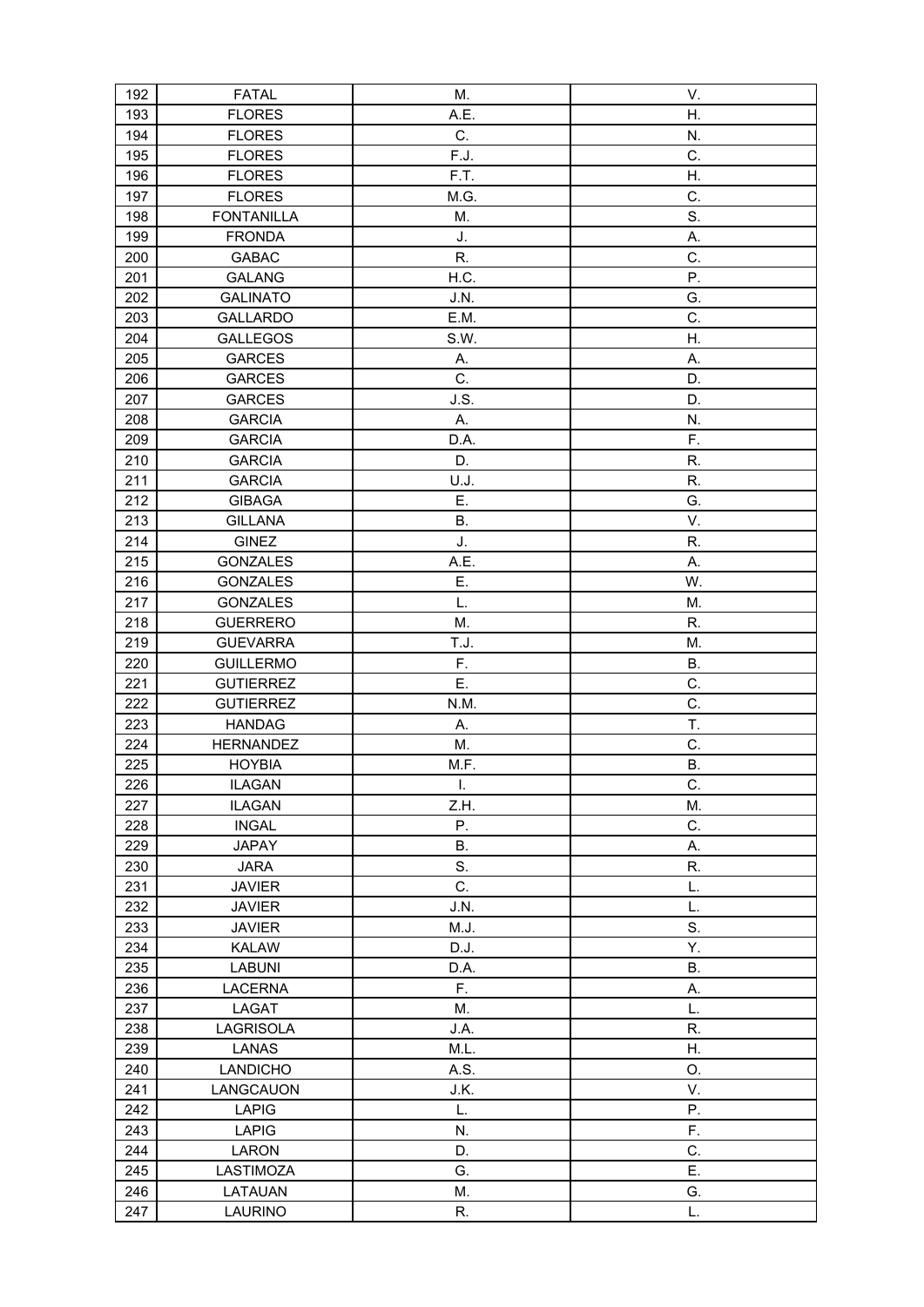| 248 | LAWAS             | Z.   | M.        |
|-----|-------------------|------|-----------|
| 249 | LEUS              | M.J. | S.        |
| 250 | <b>LIBANG</b>     | J.F. | L.        |
| 251 | LIGAYA            | А.   | G.        |
| 252 | LONOGAN           | H.C. |           |
| 253 | <b>LORENZO</b>    | A.L. | M.        |
| 254 | LOSARIA           | M.I. | O.        |
| 255 | LOSITO            | А.   | L.        |
| 256 | <b>LUISTRO</b>    | Ε.   | L.        |
| 257 | <b>LUISTRO</b>    | J.N. | Α.        |
| 258 | <b>LUMBRES</b>    | A.I. | L.        |
| 259 | <b>LUMBRES</b>    | М.   | Ε.        |
| 260 | <b>LURES</b>      | A.M. | M.        |
| 261 | <b>LUTERIA</b>    | J.   | G.        |
| 262 | MACALAGUIN        | M.   | M.        |
| 263 | MACALINAO         | M.   | Ρ.        |
| 264 | MACALINDONG       | A.M. | Ρ.        |
| 265 | MACAPAGAL         | Μ.   | D.L.      |
| 266 | <b>MACARAEG</b>   | C.W. | D.A.      |
| 267 | <b>MACARAIG</b>   | K.A. | M.        |
| 268 | <b>MAGAT</b>      | G.   | L.        |
| 269 | MAGMANLAC         | N.   | А.        |
| 270 | <b>MAGMANLAC</b>  | R.   | R.        |
| 271 | <b>MAGPANTAY</b>  | J.S. | M.        |
| 272 | <b>MAGPANTAY</b>  | M.J. | M.        |
| 273 | MAGSOMBOL         | M.A. | G.        |
| 274 | MALABANAN         | Β.   | Η.        |
| 275 | MALABANAN         | L.   | G.        |
| 276 | MALABANAN         | Μ.   | G.        |
| 277 | <b>MALIGLIG</b>   | V.A. | M.        |
| 278 | <b>MALINIS</b>    | L.   | S.        |
| 279 | MANALO            | M.A. | <b>B.</b> |
| 280 | <b>MANDO</b>      | Ε.   | E.        |
| 281 | <b>MANUIT</b>     | М.   | Α.        |
| 282 | <b>MARANAN</b>    | M.D. | L.        |
| 283 | <b>MARASIGAN</b>  | А.   | Ρ.        |
| 284 | <b>MARCELLANA</b> | J.   | G.        |
| 285 | <b>MARCELLANA</b> | Κ.   | G.        |
| 286 | <b>MARCELLANA</b> | L.   | G.        |
| 287 | <b>MARCELLANA</b> | М.   | G.        |
| 288 | <b>MARCELLANA</b> | R.   | А.        |
| 289 | <b>MARCELO</b>    | C.   | M.        |
| 290 | <b>MARCELO</b>    | F.   | T.        |
| 291 | <b>MARCELO</b>    | М.   | T.        |
| 292 | <b>MARCELO</b>    | R.   | T.        |
| 293 | <b>MATIAS</b>     | C.   | Q.        |
| 294 | <b>MATIAS</b>     | C.D. | Q.        |
| 295 | <b>MATIAS</b>     | R.   | Ε.        |
| 296 | <b>MAYUGA</b>     | R.J. | Β.        |
| 297 | <b>MAYUGA</b>     | V.   | Β.        |
| 298 | <b>MENDENILLA</b> | М.   | <b>B.</b> |
| 299 | MENDOZA           | J.   | L.        |
| 300 | <b>MENDOZA</b>    | M.   | M.        |
| 301 | MENDOZA           | R.   | M.        |
| 302 | <b>MERCADO</b>    | J.R. | D.        |
| 303 | <b>MIRANDA</b>    | B.P. | T.        |
|     |                   |      |           |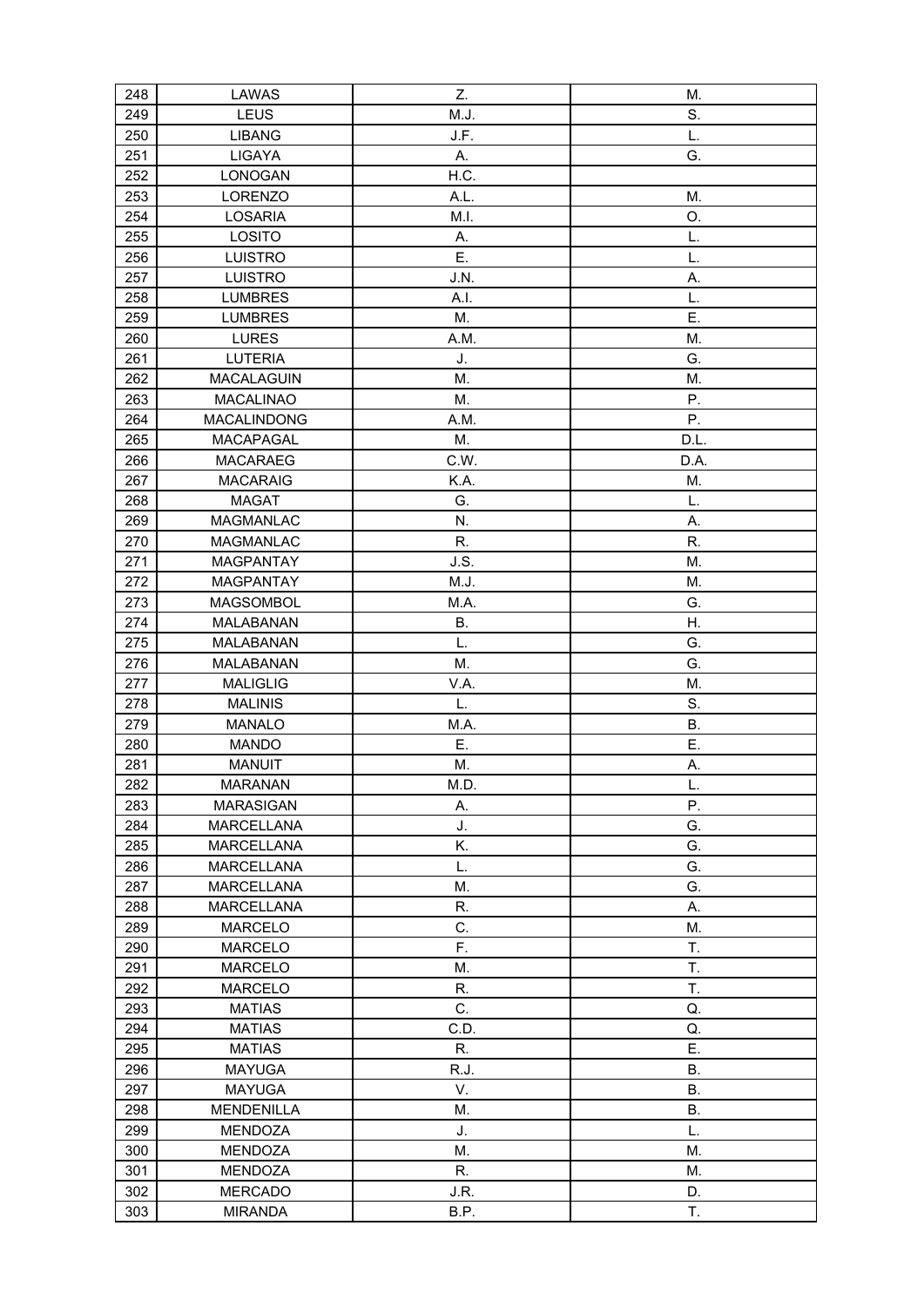| 304        | <b>MISMANOS</b>               | N.L.     | V.              |
|------------|-------------------------------|----------|-----------------|
| 305        | <b>MIYAISHI</b>               | K.G.     | Ρ.              |
| 306        | <b>MOGOL</b>                  | J.       | S.              |
| 307        | <b>MOLINO</b>                 | T.L.     | P.              |
| 308        | <b>MORAL</b>                  | J.       | Ρ.              |
| 309        | <b>MORAL</b>                  | M.V.     | M.              |
| 310        | <b>MUTUC</b>                  | C.       | C.              |
| 311        | <b>NABONG</b>                 | А.       | D.C.            |
| 312        | <b>NAPA</b>                   | C.A.     | V.              |
| 313        | <b>NAPA</b>                   | Η.       | N.              |
| 314        | <b>NAPA</b>                   | M.       | А.              |
| 315        | <b>NAPA</b>                   | N.A.     | D.              |
| 316        | <b>NARDO</b>                  | P.A.     |                 |
| 317        | <b>NIEDO</b>                  | J.D.     | А.              |
| 318        | <b>NONOG</b>                  | D.C.     | C.              |
| 319        | <b>OBINA</b>                  | Ε.       | D.R.            |
| 320        | <b>OBINA</b>                  | J.       | D.              |
| 321        | <b>OLARTE</b>                 | Ε.       | C.              |
| 322        | OLEDAN                        | R.       | C.              |
| 323        | <b>OLIVA</b>                  | M.A.     | F.              |
| 324        | <b>PACHO</b>                  | J.       | Η.              |
| 325        | <b>PACIFICAR</b>              | Μ.       | O.              |
| 326        | <b>PACLEB</b>                 | H.C.     |                 |
| 327        | <b>PADILLA</b>                | C.       | А.<br>S.        |
| 328        | <b>PADILLA</b>                | Ε.       | <b>B.</b>       |
|            |                               | G.       | M.              |
| 329        | <b>PADILLA</b>                | L.       |                 |
| 330        | <b>PADILLA</b>                |          | M.              |
| 331        | <b>PAGUIGAN</b>               | L.<br>L. | Ρ.<br><b>B.</b> |
| 332        | PAGUNSAN                      | Μ.       | V.              |
| 333<br>334 | PALOMARES<br><b>PANER</b>     | C.K.     | L.              |
| 335        | PANGANIBAN                    | Ρ.       | C.              |
| 336        | PANGANIBAN                    | R.       | C.              |
| 337        | <b>PANTONIA</b>               | J.       | А.              |
| 338        | <b>PARAOAN</b>                | L.       | Q.              |
| 339        | <b>PARAON</b>                 | A.L.     | Ē.              |
| 340        | <b>PARAON</b>                 | A.F.     | Ε.              |
| 341        | <b>PARAON</b>                 | A.M.     | Ε.              |
| 342        |                               | М.       | D.              |
| 343        | <b>PARAON</b><br><b>PASCO</b> | V.       | L.              |
| 344        | <b>PASTORAL</b>               |          | В.              |
|            | <b>PASTORAL</b>               | А.<br>Z. | G.              |
| 345        |                               |          |                 |
| 346        | <b>PAULE</b>                  | M.A.     | V.              |
| 347        | PAYABYAB                      | V.       | J.              |
| 348        | <b>PECANTE</b>                | F.       | M.              |
| 349        | <b>PERALTA</b>                | O.J.     | Ρ.              |
| 350        | <b>PEREZ</b>                  | Α.       | C.              |
| 351        | PEREZ                         | M.Y.     | M.              |
| 352        | PEREZ                         | Ρ.       | R.              |
| 353        | PEREZ                         | R.L.     | D.V.            |
| 354        | PEREZ                         | R.       | <b>B.</b>       |
| 355        | <b>PILAR</b>                  | J.       | Ρ.              |
| 356        | PUNONGBAYAN                   | C.       | M.              |
| 357        | PUNONGBAYAN                   | M.       | M.              |
| 358        | <b>PUNZALAN</b>               | R.       | C.              |
| 359        | PUNZALAN                      | R.       | L.              |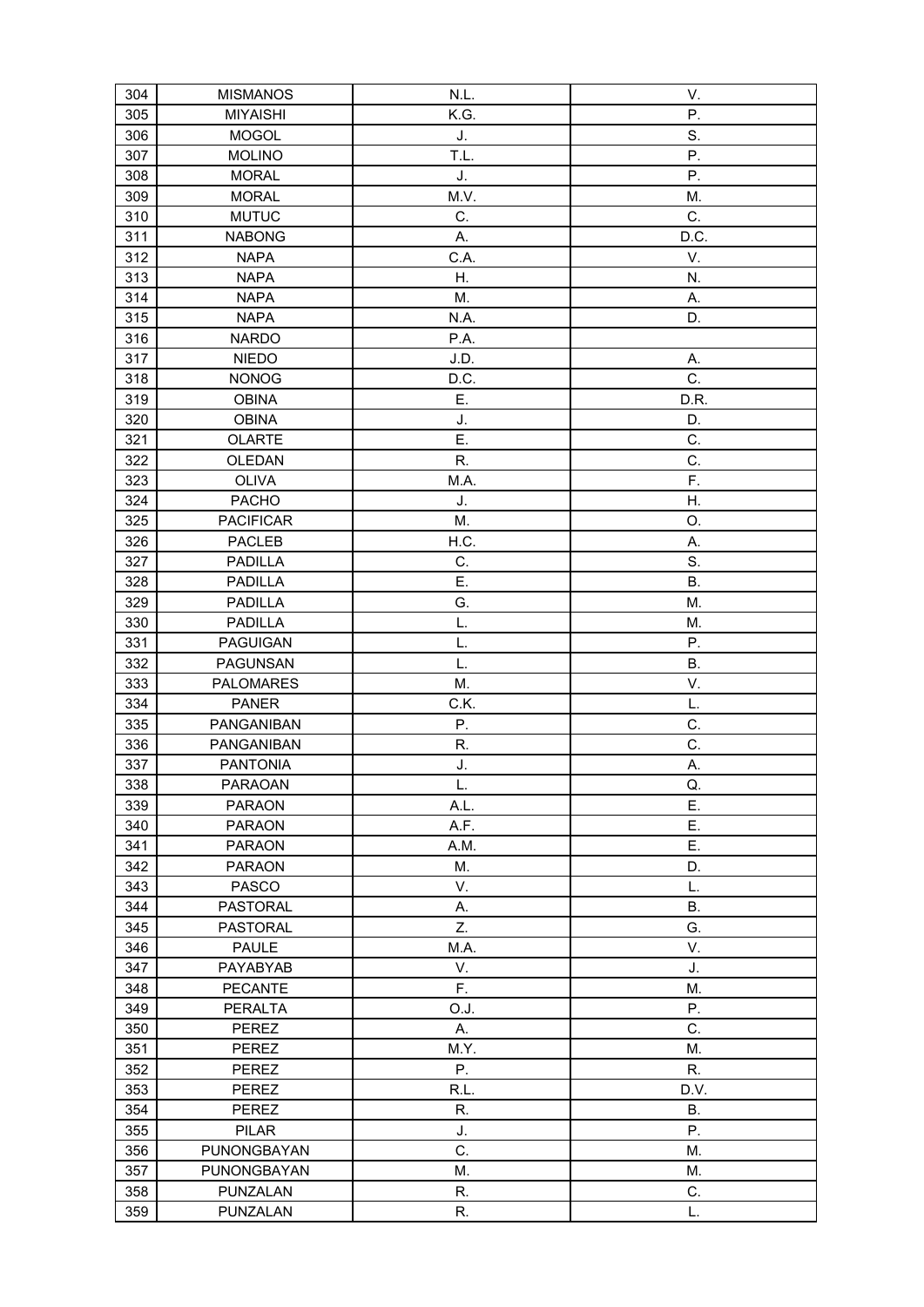| 360 | QUIDEZ              | M.R.      | G.        |
|-----|---------------------|-----------|-----------|
| 361 | QUILAO              | J.E.      | L.        |
| 362 | QUINDAY             | M.        | M.        |
| 363 | <b>QUINONES</b>     | R.        | <b>B.</b> |
| 364 | <b>QUITAIN</b>      | D.        | R.        |
| 365 | <b>RAAGAS</b>       | А.        | Ε.        |
| 366 | <b>RABANG</b>       | Ε.        | R.        |
| 367 | <b>RAFOL</b>        | A.M.      | V.        |
| 368 | <b>RAMBONGGA</b>    | A.J.      | V.        |
| 369 | <b>RAMOS</b>        | M.        | C.        |
| 370 | <b>RAYOS</b>        | G.        | Α.        |
| 371 | <b>RAYOS</b>        | K.J.      | А.        |
| 372 | <b>RAZZAQ</b>       | Α.        | C.        |
| 373 | <b>REGALA</b>       | R.        | Α.        |
| 374 | <b>REGUA</b>        | F.        | R.        |
| 375 | <b>REGUA</b>        | Η.        | V.        |
| 376 | <b>REYES</b>        | A.G.      | V.        |
| 377 | <b>REYES</b>        | D.A.      | G.        |
| 378 | <b>REYES</b>        | F.G.      | G.        |
| 379 | <b>REYES</b>        | J.        | <b>B.</b> |
| 380 | <b>ROCETES</b>      | <b>B.</b> | M.        |
| 381 | <b>ROCETES</b>      | D.        | R.        |
| 382 | <b>ROCETES</b>      | Ε.        | Ρ.        |
| 383 | <b>RODRIGUEZ</b>    | Ε.        | C.        |
| 384 | <b>RODRIGUEZ</b>    | R.A.      | <b>B.</b> |
| 385 | <b>ROMANO</b>       | J.L.      | S.        |
| 386 | <b>ROQUE</b>        | C.        | Α.        |
| 387 | <b>ROSARIO</b>      | E.C.      | Ρ.        |
| 388 | <b>ROSETES</b>      | Η.        | Α.        |
| 389 | <b>RUIZ</b>         | C.        | Α.        |
| 390 | <b>SABENECIO</b>    | A.J.      | S.        |
| 391 | <b>SADICON</b>      | C.P.      | Υ.        |
| 392 | <b>SADICON</b>      | I.        | Υ.        |
| 393 | SAJAGON             | J.E.      | V.        |
| 394 | SAMBITAN            | R.        | S.        |
| 395 | SAMBRANO            | М.        | Ε.        |
| 396 | <b>SANCHEZ</b>      | L.        | Α.        |
| 397 | SANDOVAL            | M.R.      | F.        |
| 398 | <b>SAPITULA</b>     | Ε.        | D.        |
| 399 | <b>SARMIENTO</b>    | Ε.        | C.        |
| 400 | SARMIENTO           | R.        | S.        |
| 401 | SENADO              | K.D.      | Υ.        |
| 402 | SENADO              | K.M.      | Υ.        |
| 403 | <b>SERNICULA</b>    | Ε.        | S.        |
| 404 | <b>SILANG</b>       | F.        | O.        |
| 405 | <b>SIMBAHAN</b>     | M.A.      | R.        |
| 406 | <b>SION</b>         | D.        | M.        |
| 407 | STO. DOMINGO        | S.        | Ρ.        |
| 408 | <b>SUBINGSUBING</b> | S.M.      | D.T.      |
| 409 | <b>TABABA</b>       | А.        | М.        |
| 410 | <b>TABACO</b>       | G.        | В.        |
| 411 | <b>TABANIAG</b>     | Ε.        | <b>B.</b> |
| 412 | <b>TAN</b>          | T.        | Υ.        |
| 413 | <b>TANCHICO</b>     | R.        | М.        |
| 414 | <b>TANYAG</b>       | F.        | Β.        |
| 415 | <b>TEMPLADO</b>     | М.        | Ρ.        |